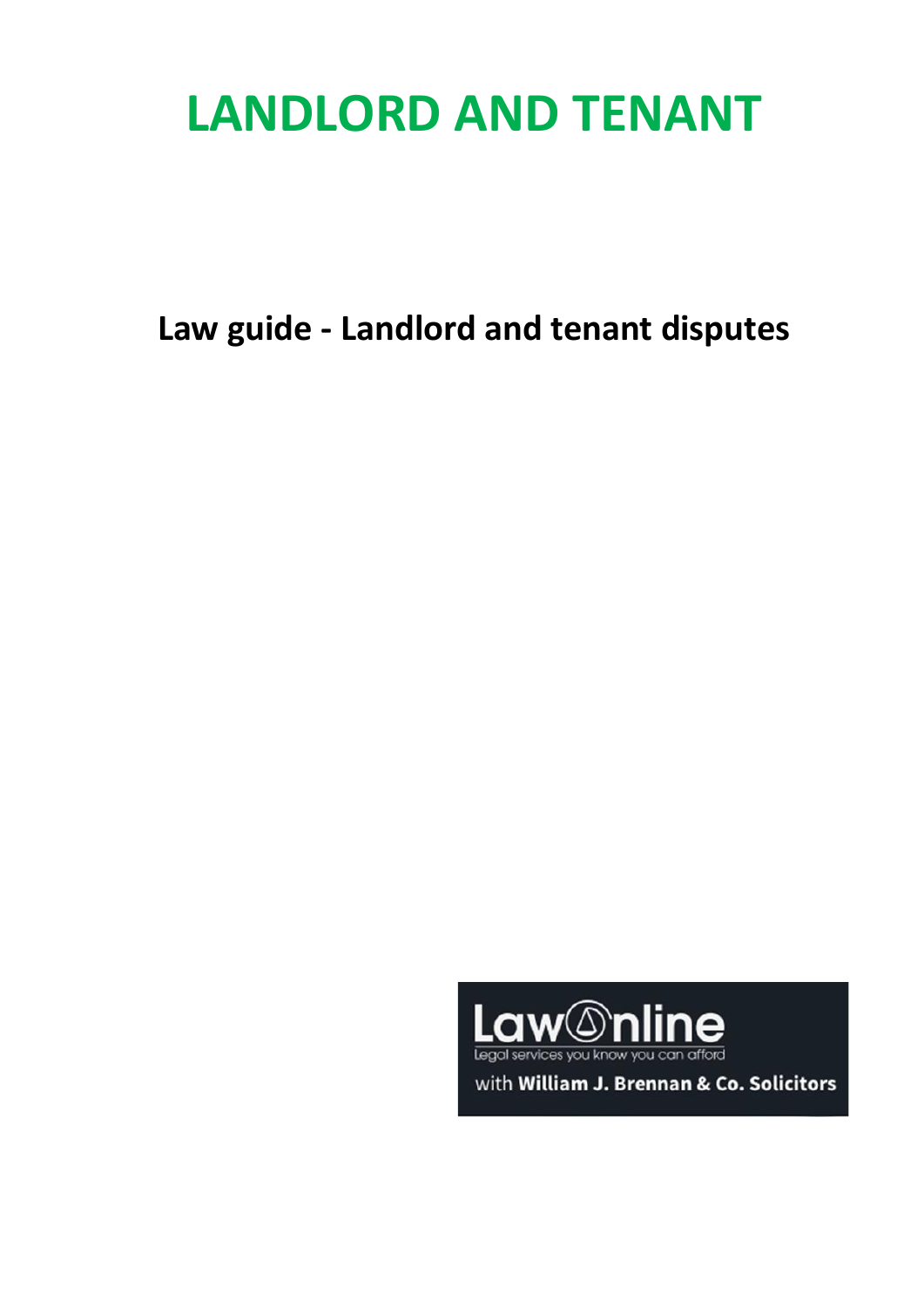# **Contents**

#### **Disclaimer**

The information contained in LawOnline's law guides is for guidance and information only and is not to be construed as advice. Although every effort is made to ensure that the law guides are accurate and reflect the law at the time of use, they may or may not reflect current events or changes in the law. We disclaim all liability for actions taken or not taken based on the law guides.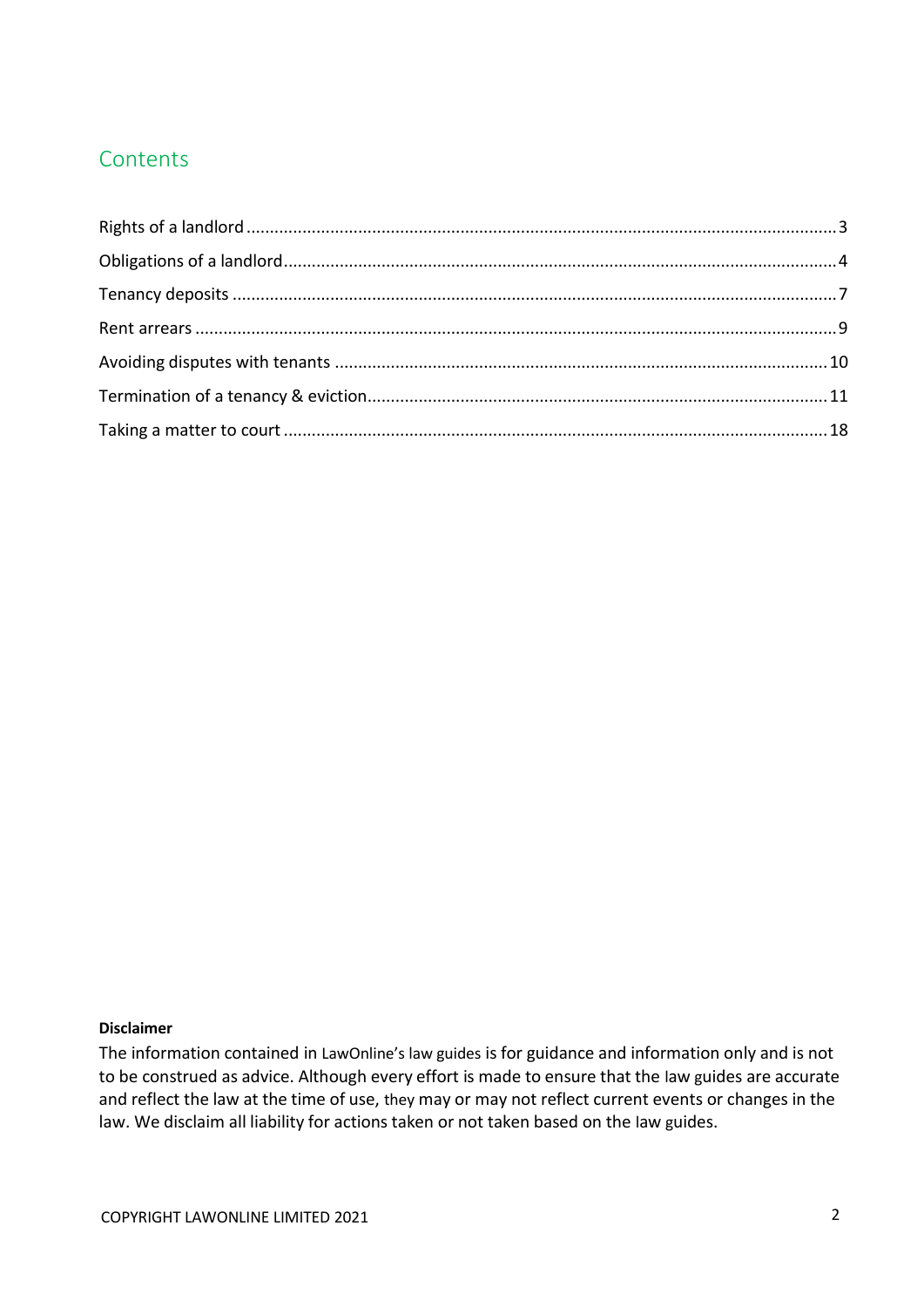# <span id="page-2-0"></span>Rights of a landlord

#### **Termination for breach of tenancy obligations**

If a tenant breaches his or her obligations under the Act, then 28 days' notice need only be given by the landlord, regardless of the duration of the tenancy. This should be preceded by a warning notice allowing a reasonable opportunity to remedy the breach if it is a tenancy of more than 6 months. The Act does not define 'reasonable' for this purpose.

If the breach concerns non-payment of rent and the tenant is in the property six months or more, a prior notification of arrears must have been sent to the tenant with 14 days having passed before a valid notice of termination giving 28 days' notice is served.

Irrespective of the type or duration of a tenancy a landlord can serve a notice of termination giving just seven days' notice, and no other warning, where the behaviour of the tenant is either antisocial or is threatening to the fabric of the dwelling or the property containing the dwelling.

A reason for termination must always be given where the tenancy has lasted for more than six months or is a fixed term tenancy. See section on 'Termination of a tenancy and eviction' for further details.

#### **Additional rights under the Residential Tenancies Act 2004**

In addition to terminating the tenancy the landlord also has the right to:

- set the rent, once a year, according to the current market rent (but see Law Guide 'Setting up a tenancy', section 'Reviewing rent' for amendments to this right)
- receive the rent from a tenant on the date it is due
- pay any charges related to the property e.g. taxes and duties
- end the tenancy without reason within the first six months of the lease agreement (however, care should be taken when dealing with fixed term tenancies as a reason will always have to be given)
- be informed of who is living in the property
- decide whether to allow sub-letting by the tenant
- be informed of any repairs needed and granted access to fit them
- refer any disputes to the RTB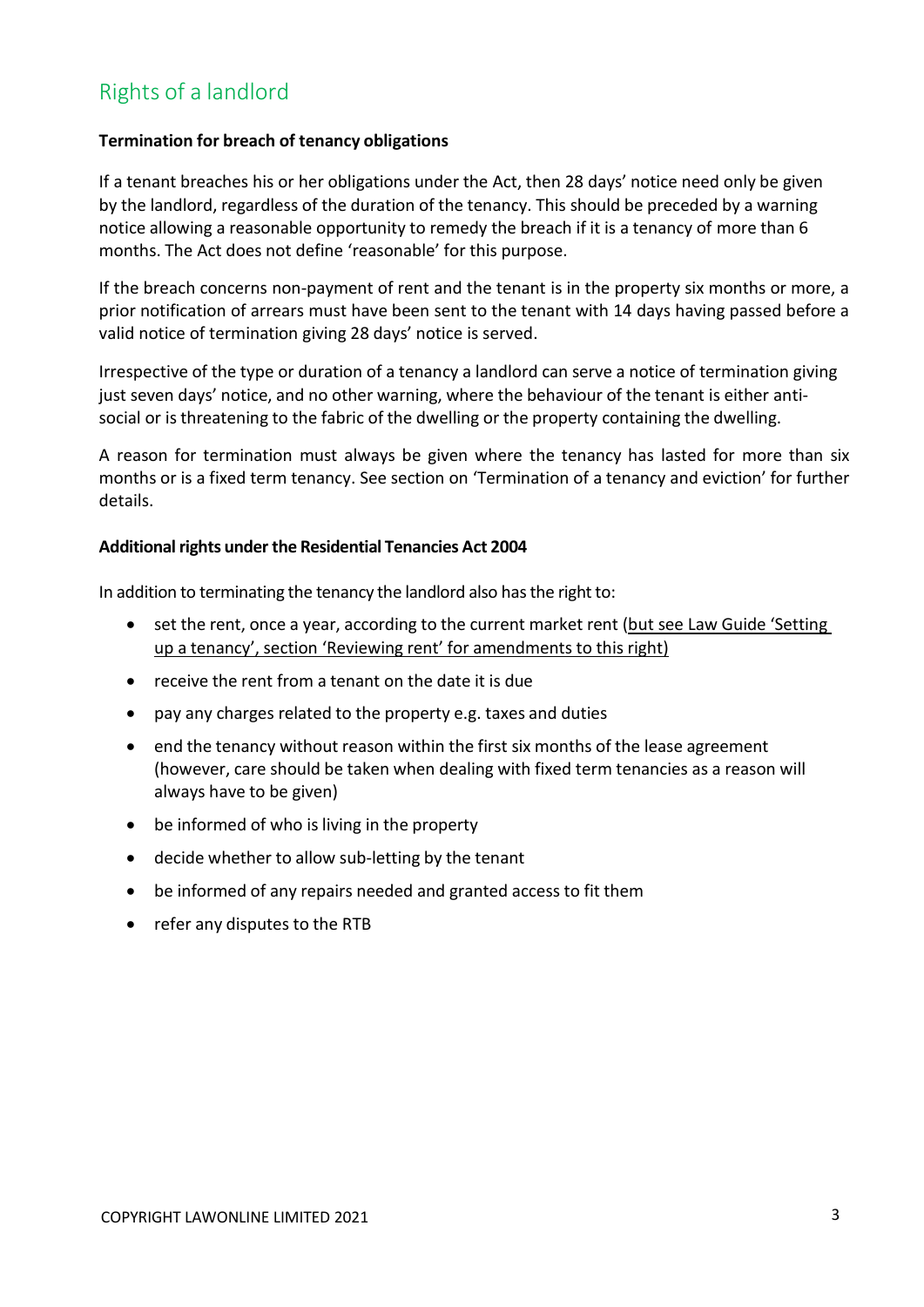# <span id="page-3-0"></span>Obligations of a landlord

The law protects tenants and it is vital that landlords are aware of their legal obligations to tenants. In particular, there are special laws and procedures that govern health and safety and occupation of the property by the tenant.

In addition, when a tenant fails to pay rent on time or at all, certain steps and procedures should be followed. Landlords should not take the law into their own hands, irrespective of the circumstances; otherwise they may risk a fine or conviction.

#### **Deposits**

When the tenancy ends, you are obliged to return the deposit to your tenant. A landlord may withhold a deposit, part or in total, from a tenant if any of the following have occurred:

- 1. Your tenant has not given proper notice of termination of the tenancy resulting in loss.
- 2. Your tenant left outstanding bills or rent when leaving the accommodation.
- 3. Your tenant has damaged the accommodation beyond usual wear and tear.

You should note that there is a general duty on the landlord to mitigate any losses.

#### **Landlord registration**

By law a tenancy must be registered with the Residential Tenancies Board (RTB) under the Residential Tenancies Act, 2004. Registration forms are available from their website, [www.rtb.ie.](http://www.prtb.ie/) If you do not register then you will not be able to avail of the RTB's dispute resolution service and you may be prosecuted. Also an investor that rents out his property but does not register the tenancy with the RTB may not be able to offset mortgage interest on the investment property as an expense for tax purposes.

Each application will be contained in the Register of Tenancies which is maintained by the RTB. The information on the register is used to provide aggregate data on the private rented sector. Personal details such as the tenant name, landlord name, rent, etc. will not be made public.

The following information is required by the RTB in order to register a tenancy:

- rented dwelling address
- dwelling type (i.e. Whole of House/Apartment/Flat)
- bed spaces & number of occupants
- approximate floor area in square meters
- BER Certificate rating (if applicable)
- local authority in which rented dwelling is located
- tenancy commencement date
- landlord name/address/PPS number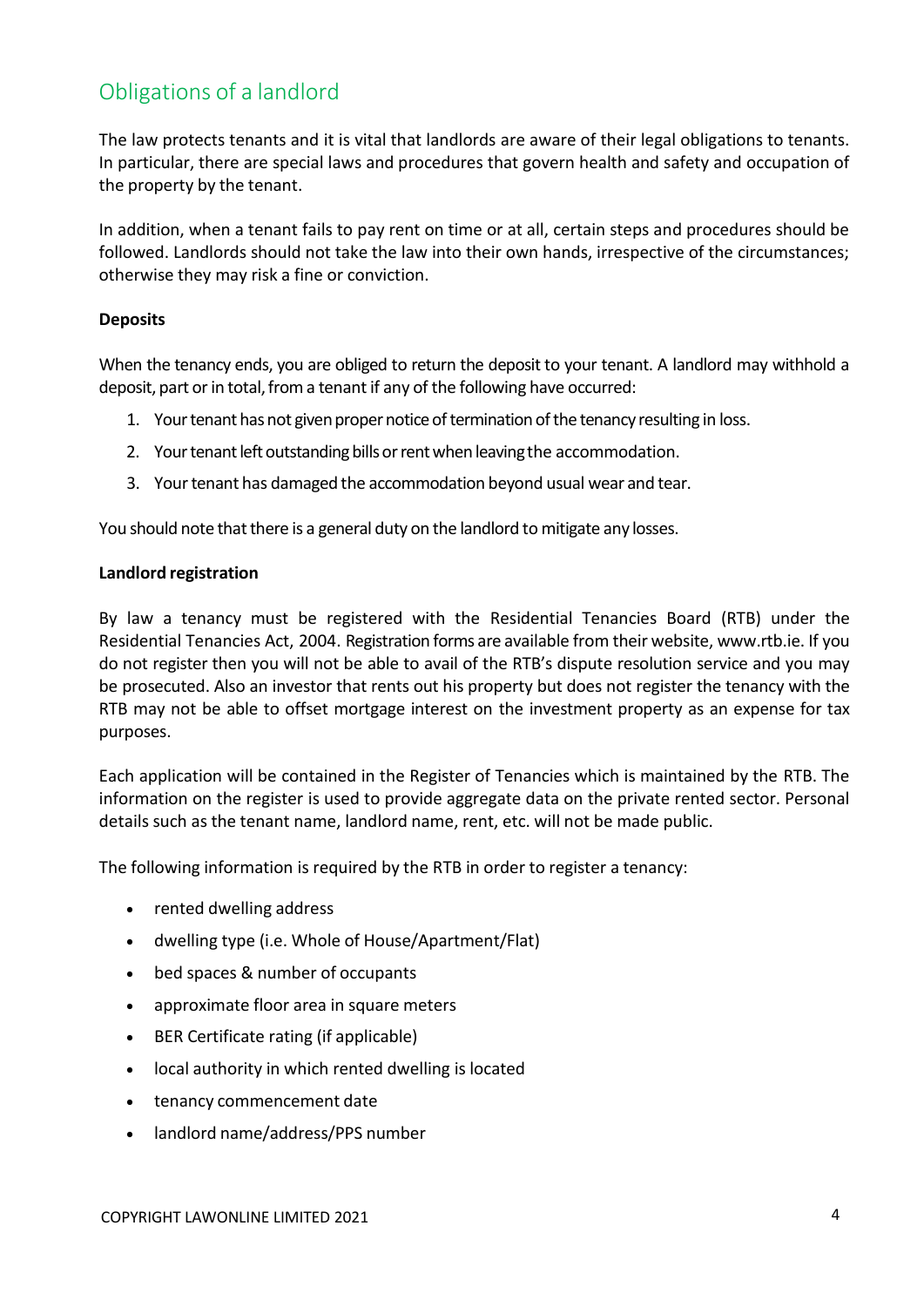- tenant name/PPS number
- authorised agent (if applicable) name/address/CRO number/PPS number
- management company (if applicable) name/address/CRO number

Registration can be done [online](https://www.landlordregistrationscotland.gov.uk/Pages/Process.aspx?Command=ShowHomePage) on [www.rtb.ie.](http://www.rtb.ie/) A fee is payable to register the tenancy and the completed application to register must be received by the RTB within one month from the tenancy commencement date. A late fee applies where an application to register a tenancy is received more than one month from the tenancy commencement date.

A composite fee is payable for multiple tenancies in the one building being registered at the same time by the one landlord within one month of the commencement date of the first tenancy. If, in the 12 months following the payment of a composite fee, one of the tenancies included in the set of multiple tenancies ends and a new tenancy is created, the application to register that new tenancy does not have to be accompanied by a fee provided it is made within one month of the commencement of that tenancy.

No fee is payable where two payments in respect of the tenancy have been made to the Residential Tenancies Board in the previous 12 months. No fee is payable to update details of a tenancy already registered.

#### **Structure, and health and safety**

Landlords are generally responsible for the maintenance of and major repairs to a property. This includes repairs to the structure and exterior of the property.

A property must be 'fit for habitation' and therefore a landlord is obliged to make sure that water, electricity, gas supplies and sanitation (for example, drains, basins, sinks, baths and WCs) are in working order and that the property is free from any damp that could damage the health of the occupier. There are also further structural obligations upon a landlord.

If the property being let does not satisfy these criteria and there is a health risk to the tenant, then he or she may be able to take legal action against the landlord.

#### **Gassafety**

Gas appliances and installations that are supplied with the property should be maintained in good order and should receive an annual safety check by a professional registered gas appliance servicer or installer. A copy of each safety certificate should be retained and upon request issued to new or existing tenants.

The local authority may also inspect the property where there is a public safety risk and random inspections are typically carried out were the property is rented to a person on the housing list or someone in receipt of rent supplement or rent allowance.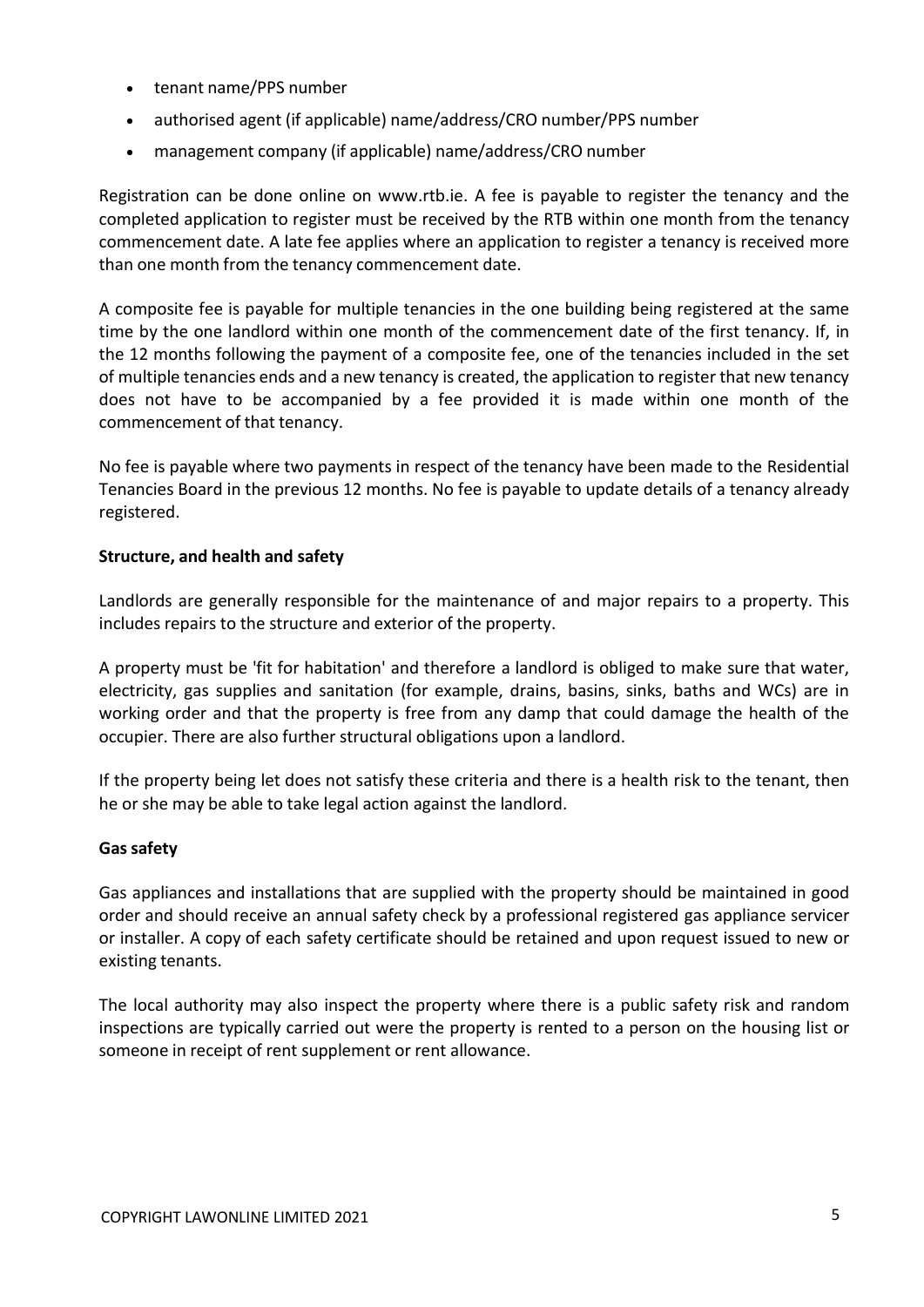#### **Fire safety**

If a landlord supplies furniture or furnishings with the property, these need to be fire resistant and compliant with fire safety standards.

Fire safety for any home is important, but if a property has multiple occupants, there are further precautions that should be taken since the risk of fire is greater. For example, consideration will need to be given to the use of fire extinguishers, fire blankets, multiple fire alarms and multiple escape routes.

#### **Electrical safety**

Electric appliances and installations that are supplied should be maintained in a good order and should be safe. There is a legal obligation on a landlord to ensure all electrical appliances provided or fitted by the landlord are free from danger and safe to use.

#### **Energy performance certificates**

Before you can market a property for rent you have to have a valid BER Certificate and energy rating available for prospective tenants. The certificate provides a rating for the building showing its energy efficiency. The ratings are similar to those found on products such as fridges and are standardised, so that the energy efficiency on one building can be easily compared to the energy efficiency on another building.

Each rating is based on the performance of the building itself and its services (such as heating and lighting), rather than the domestic appliances within it. This is known as an asset rating. The certificate also lists the potential rating of the building if all the cost-effective measures were installed. The ratings will vary according to the age, location, size and condition of the building. The potential rating on the certificate will take these factors into account, and the suggested measures will be tailored so that they are realistic for the particular building.

#### **Rent**

If the tenant falls into rent arrears and has not paid, you must act immediately, otherwise the situation will get out of control. In most cases, initial non-legal action will be sufficient. You should make contact with the tenant by sending a letter demanding that the rent be paid. Most tenants will respond when reminded and remedy the situation.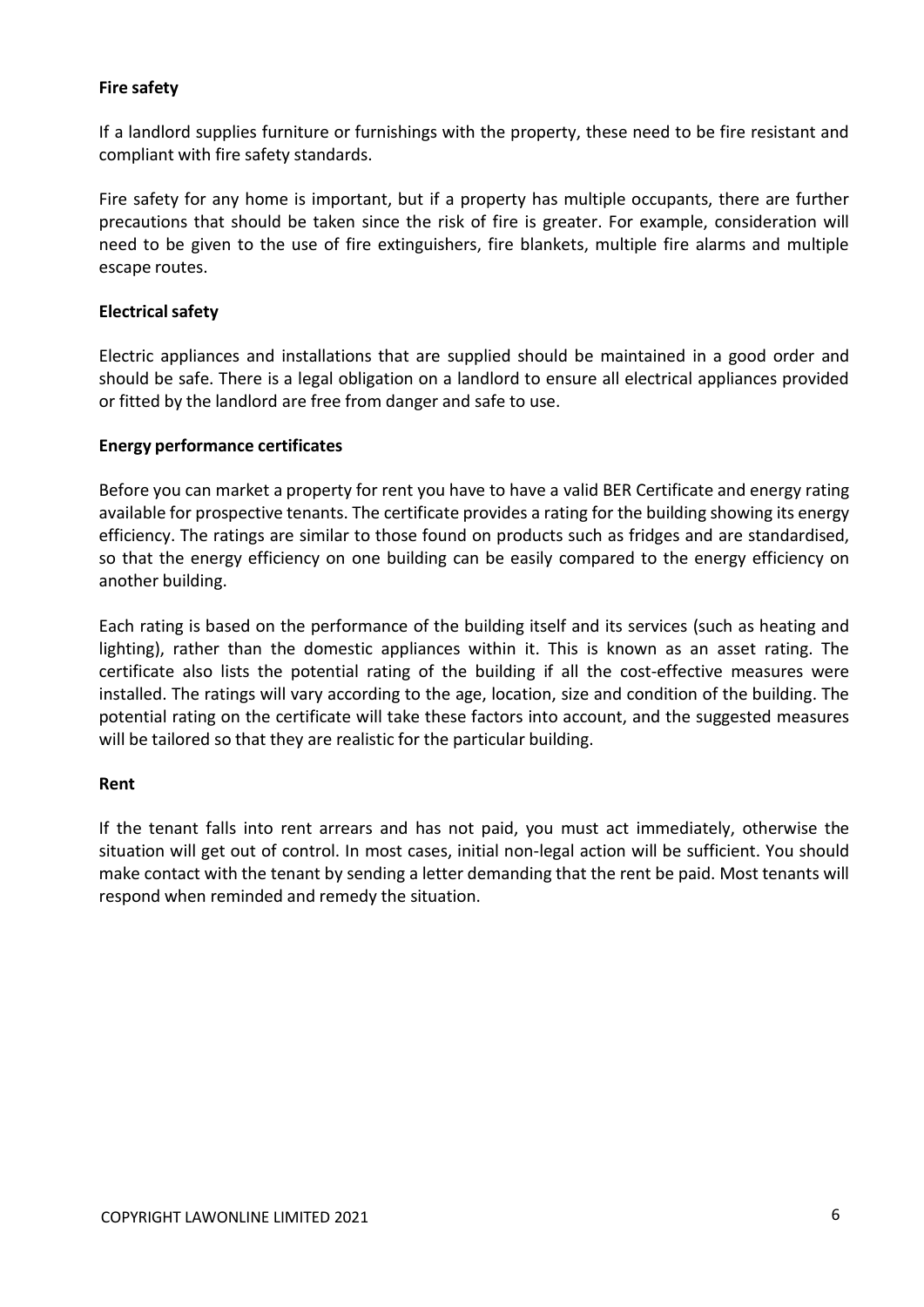# <span id="page-6-0"></span>Tenancy deposits

## **Deposit**

You may ask the tenant to pay a deposit before moving into your property to act as security in case he or she leaves the property owing rent or, to pay for any damage or unpaid household bills at the end of the tenancy. You should negotiate the amount with the tenant.

The Residential Tenancies (No. 2) Act 2021 introduced limits on the amount landlords can require anyone to pay to secure a tenancy:

- 1. A deposit cannot exceed one month's rent; and
- 2. An advance payment of rent, at any time, cannot exceed one month's rent.

You should state clearly in the tenancy agreement the circumstances under which part or all of the deposit may be withheld at the end of the tenancy.

#### **Deposit refund**

To help prevent disputes at the end of the tenancy when it comes to the issue of the return of the deposit, it is advisable to agree an inventory providing a description and the condition of any furniture, kitchen equipment and other items in the property with the tenant at the outset of the tenancy. Tenants can sometime leave a rented property before the end of a fixed period or alternatively they can cause damage to the contents or furniture or fail or refuse to pay rent. This can lead to disputes and disagreement between the landlord and the tenant,

Tenants are entitled to a refund of the deposit paid at the commencement of the tenancy where there is no rent owing in respect of the tenancy and there is no damage to the dwelling beyond normal wear and tear at the end of the tenancy. Landlords are required to refund the deposit promptly less any deductions in respect of outstanding rent and damage in excess of normal wear and tear.

If a tenant ends a tenancy by giving a landlord less than the required period of notice, or only verbal notice, or a written notice that does not comply with the Act, it is at the landlord's discretion whether to make a deduction from the deposit in respect of the outstanding rent appropriate to the notice period to which he/she was entitled by way of a valid notice of termination. Equally, a tenant who has entered into a tenancy for a fixed term is bound by the terms of the contract entered into and may not terminate the tenancy before expiry of the fixed term unless the contract so allows or there has been a breach of the landlord's obligations. Therefore if a tenant ends a 1-year lease tenancy 4 months before the term is due to expire, the tenant is liable under that contract for the rent as it falls due for the remainder of the term unless the landlord succeeds in re-letting the dwelling (although a landlord is required to mitigate his/her loss by re-letting the dwelling as speedily as possible). In such circumstances it is at the landlord's discretion whether or not to retain from the deposit any outstanding rent due under the lease tenancy.

If a tenant does need to get out of a fixed term tenancy and wants to ensure that there are no grounds for retention of the deposit in respect of outstanding rent, the tenant should seek the landlord's written consent to assign or sub-let the tenancy. If the landlord refuses consent, the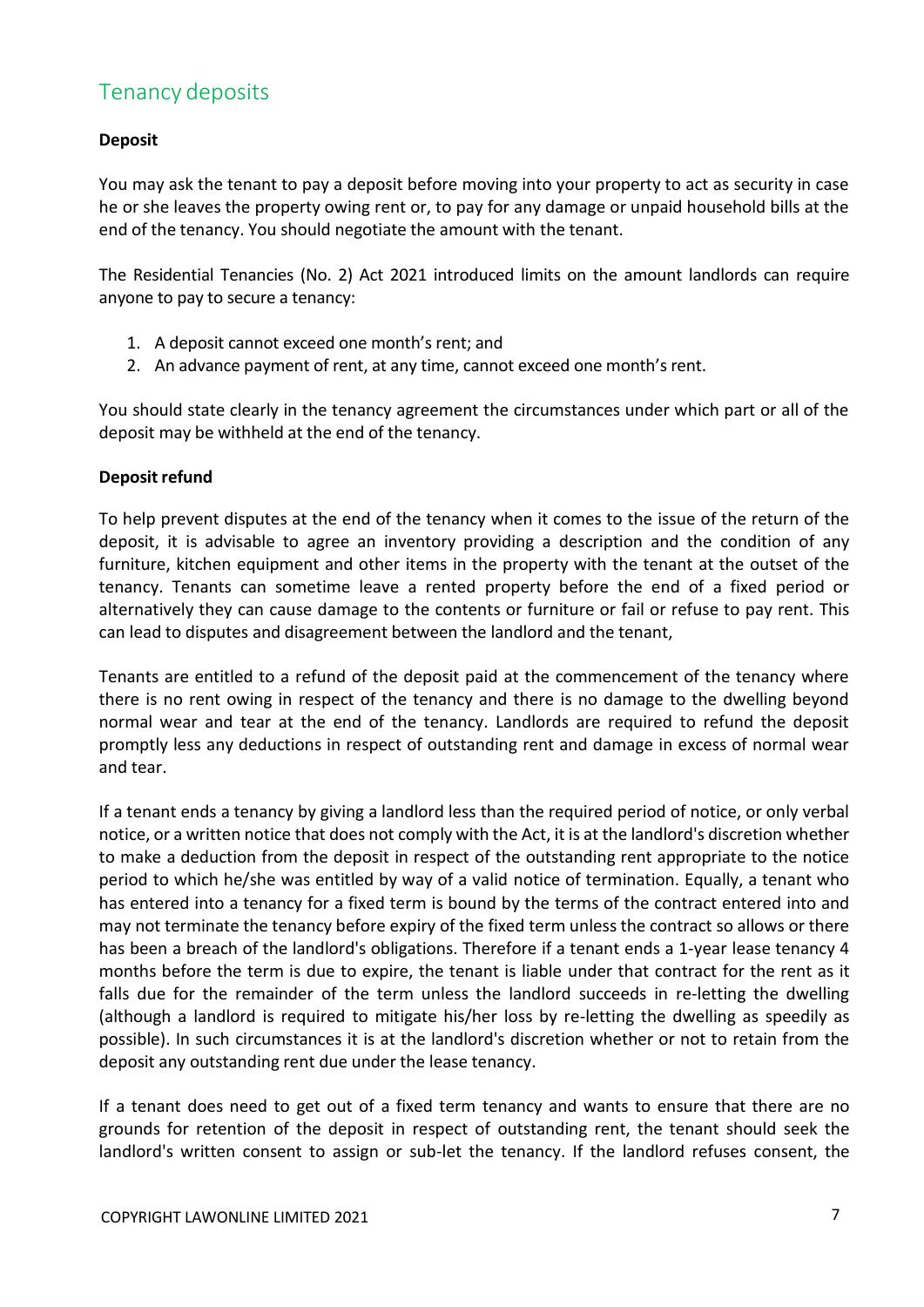tenancy may then be terminated by the tenant by serving a valid notice of termination with the required amount of notice. If the landlord consents to assignment, then the tenant's tenancy will end and the assignee will commence a new periodic tenancy. If the landlord consents to a subletting, then the tenant becomes a landlord ('head-tenant') to the new subtenant occupant and the tenancy continues but the tenant may be in a position to obtain the deposit refund by ending his/her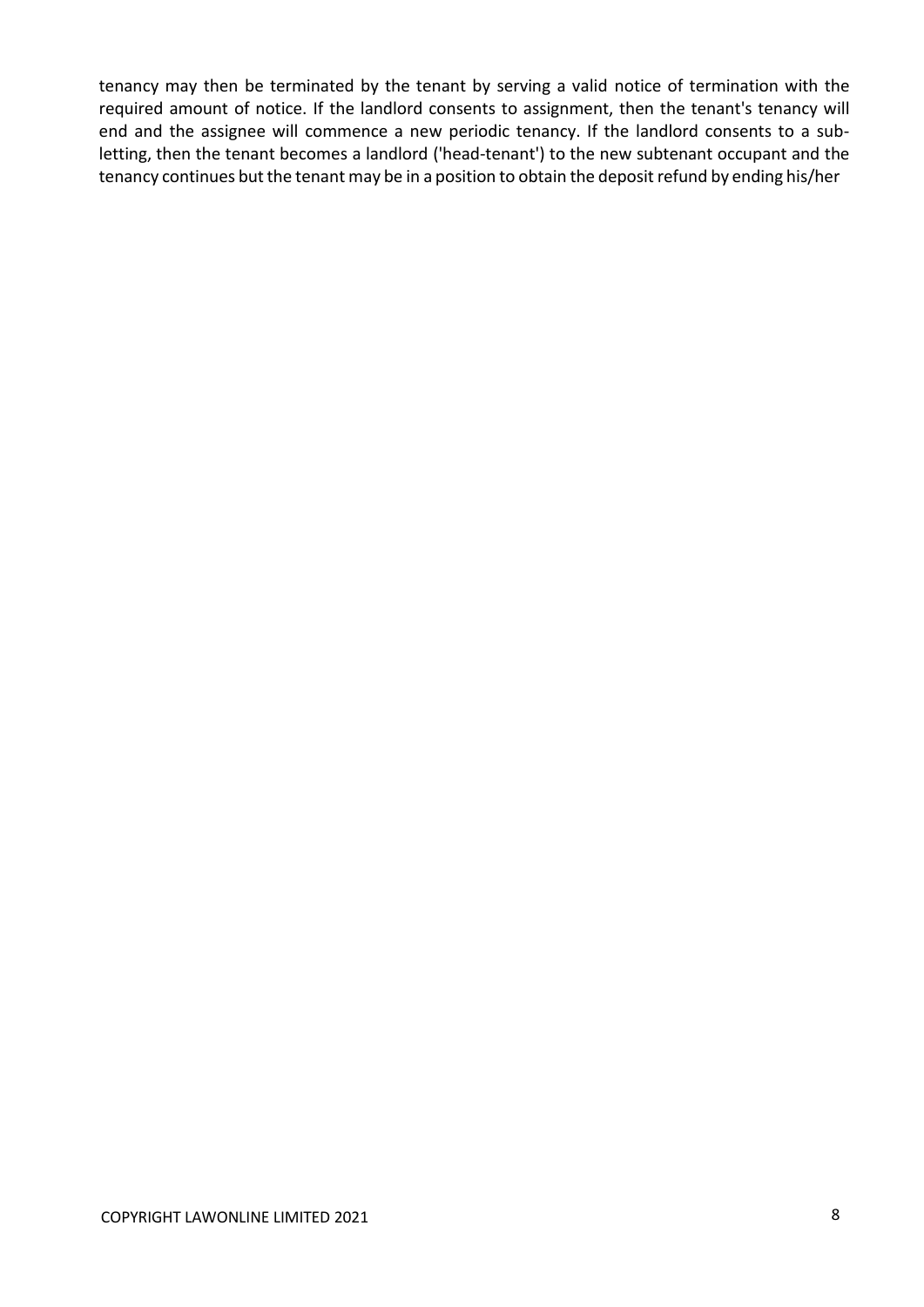own head-tenancy on expiry of the original term, depending on the then status of the sub-tenancy and the deposit arrangements the head-tenant entered into with the sub-tenant.

### **Deposit disputes**

The RTB was set up with a view to moving disputes between landlords and tenants from the remit of the courts so as to reduce the pressure on the courts system. The RTB has a dispute resolution system in place and has heard thousands of disputes since its formation in late 2004. A lot of the disputes heard have centred on the issue of returning deposits at the end of the tenancy.

Please note that in order for landlords to avail of the dispute resolution procedure they must have registered the tenancy with the RTB, however tenants may avail of the procedure irrespective of whether or not the tenancy has been registered.

A dispute may be referred to the RTB for the purposes of mediation or adjudication, or if the dispute is not resolved by either of the aforementioned then a full tribunal hearing may well be necessary. If you are considering submitting a dispute to the RTB, then it is important to check what time limits apply to that particular type of dispute, for example a dispute concerning a proposed rent increase must be referred to the RTB before the increased rent is due to take effect, or within 28 days of the tenant receiving the notice of the proposed rent increase.

#### **Disputes are resolved by means of adjudication (oral and paper based) and mediation.**

Mediation is a process where a mediator will attempt to facilitate and encourage the parties to come to their own agreement in respect of the issues under dispute. The mediator will have no decisionmaking or advisory role in resolving the matter. Both parties must consent to entering the mediation process in order for a mediation to take place

Adjudication is a form of dispute resolution where an adjudicator will enquire fully into all matters relevant to the dispute raised by either party and will either facilitate agreement between the parties, or will make their own determination based on the evidence before them.

Tribunal is the RTB's appeal process to either the decision of an adjudicator, or where no agreement is reached at mediation, either party can refer their case to tribunal. A Tribunal is slightly more formal than either adjudication or mediation. The cases are heard by a three person panel and the hearings are open to the public.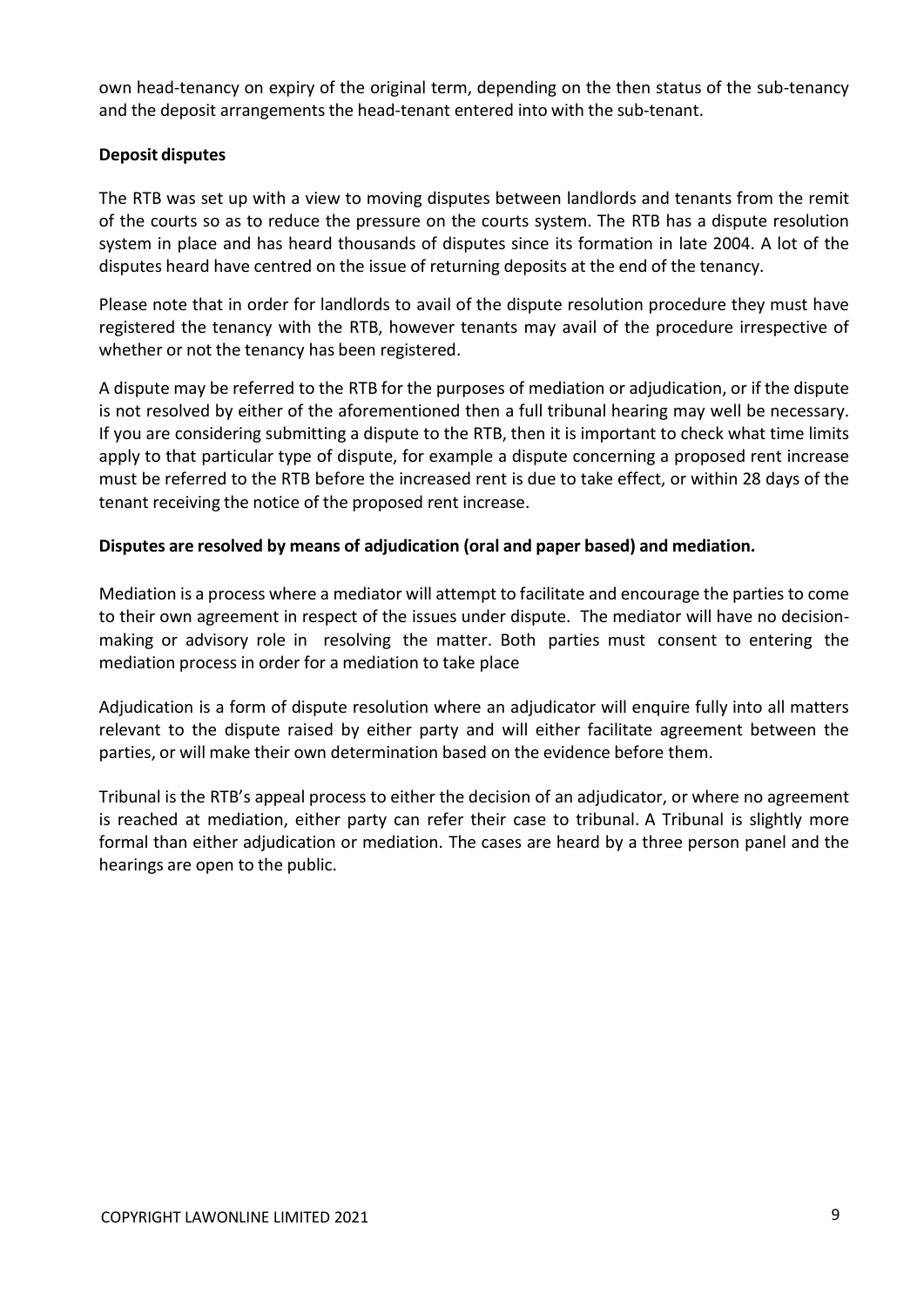## <span id="page-9-0"></span>Rent arrears

Despite your best efforts, there may be times that your tenant falls into rent arrears. This possibility can never be entirely eliminated and there is always a risk that your tenant will lose control of their finances. When considering methods of payment it is best to insist that your tenant pays by standing order so that the amount is directly debited from their bank accounts. This ensures that the money arrives regularly and allows you to effectively monitor whether the rent has been received. Arrangements where the tenant pays by cheque entail an anxious wait around the due date and permit the tenant to delay payment and make excuses.

Monitor your bank account regularly to make sure that payment has been made. It is best to do this via internet banking rather than relying on statements so that you are always aware of missed payments. Remember to keep full and accurate rent records in a form a court would be able to understand as the burden of proving rent arrears is on the landlord.

If the tenant fallsinto rent arrears and hasn't paid, you must act immediately, otherwise the situation will get out of control. In addition, you need to ensure that you don't create an impression that you are willing to overlook the fact that the tenant hasn't paid, for instance by contacting the tenant to discuss other matters related to the tenancy without mentioning the rent arrears. First establish why the rent has not been paid. There may be a legitimate reason for the missed payment such as the tenant switching accounts or forgetting to post the cheque.

You should make contact with the tenant by sending a letter demanding that the rent be paid.

Most tenants will respond when reminded and remedy the situation. If the letter is ignored the problem may be a serious one and you will have to take further measures. It is wise to mediate with the tenant to try and establish why the rent has not been paid. It may be that the tenant has lost his job or is having debt problems. In this situation it may be possible to come to a mutually beneficial arrangement with payment timescales and back payments that the tenant is better able to meet. It is best to set this course of action out in writing so that the terms are clear. Do not include the security deposit as a rent payment since this is the only security in the situation.

#### **Termination of a Part 4 tenancy by a landlord for rent arrears cases**

A Part 4 tenancy is a tenancy with a duration longer than six months which entitles the tenant to remain in occupation for a period of six years unless a valid notice of termination is served by either the landlord or tenant. Where a landlord seeks to terminate a Part 4 tenancy because the tenant has failed to pay rent, the following two-step procedure must be followed:

- 1. Service of a warning notice for failure to pay rent on **BOTH** the tenant and the RTB giving the tenant up to 28 days to clear the arrears.
- 2. Service of a 28-day notice of termination of the tenancy.

It is also important to be aware that the 28 day warning notice period only begins to count down when both the tenant and the RTB have received the warning notice. Further explanation of each of these crucial steps is available on [www.rtb.ie.](http://www.prtb.ie/)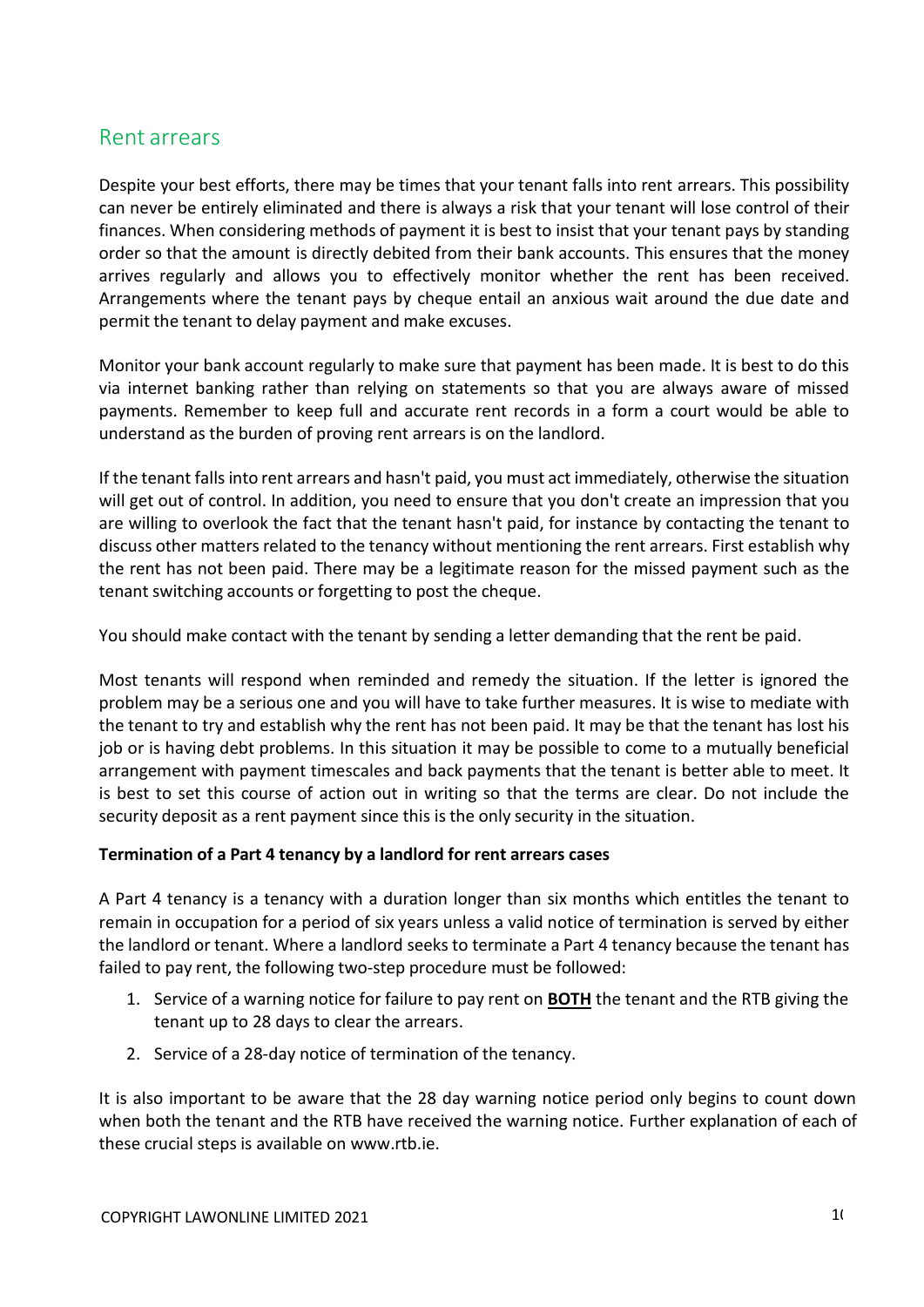# <span id="page-10-0"></span>Avoiding disputes with tenants

The following checklist may help a landlord to avoid or at least minimise disputes with tenants:

- check prospective tenants' references before renting out the accommodation
- when accepting deposits, provide a receipt for the tenant
- if a lease agreement is used, give a copy to the tenant and explain the contents
- create a list of the contents and condition of all items in the property and get the tenant to sign this to confirm their agreement
- show new tenants around the property and make sure they know how the appliances work and are familiar with the arrangements for disposing of the household and garden rubbish
- provide a rent book for the tenant and make sure that all payments are recorded in it whether rent or other charges, if there is no written lease
- every three months, ask the tenant if everything is satisfactory and if so, have them to sign a statement confirming this, dated accordingly
- if a tenant reports a problem, deal with it as soon as possible and give them regular updates about the efforts you are making to resolve it
- if a problem does arise, first try to settle differences directly with the tenant
- if you need further advice contact a local Citizens Information Centre (check phone book for local contact details)
- if you are unable to resolve the dispute then you may have to take your case to the RTB [\(www.rtb.ie\)](http://www.prtb.ie/)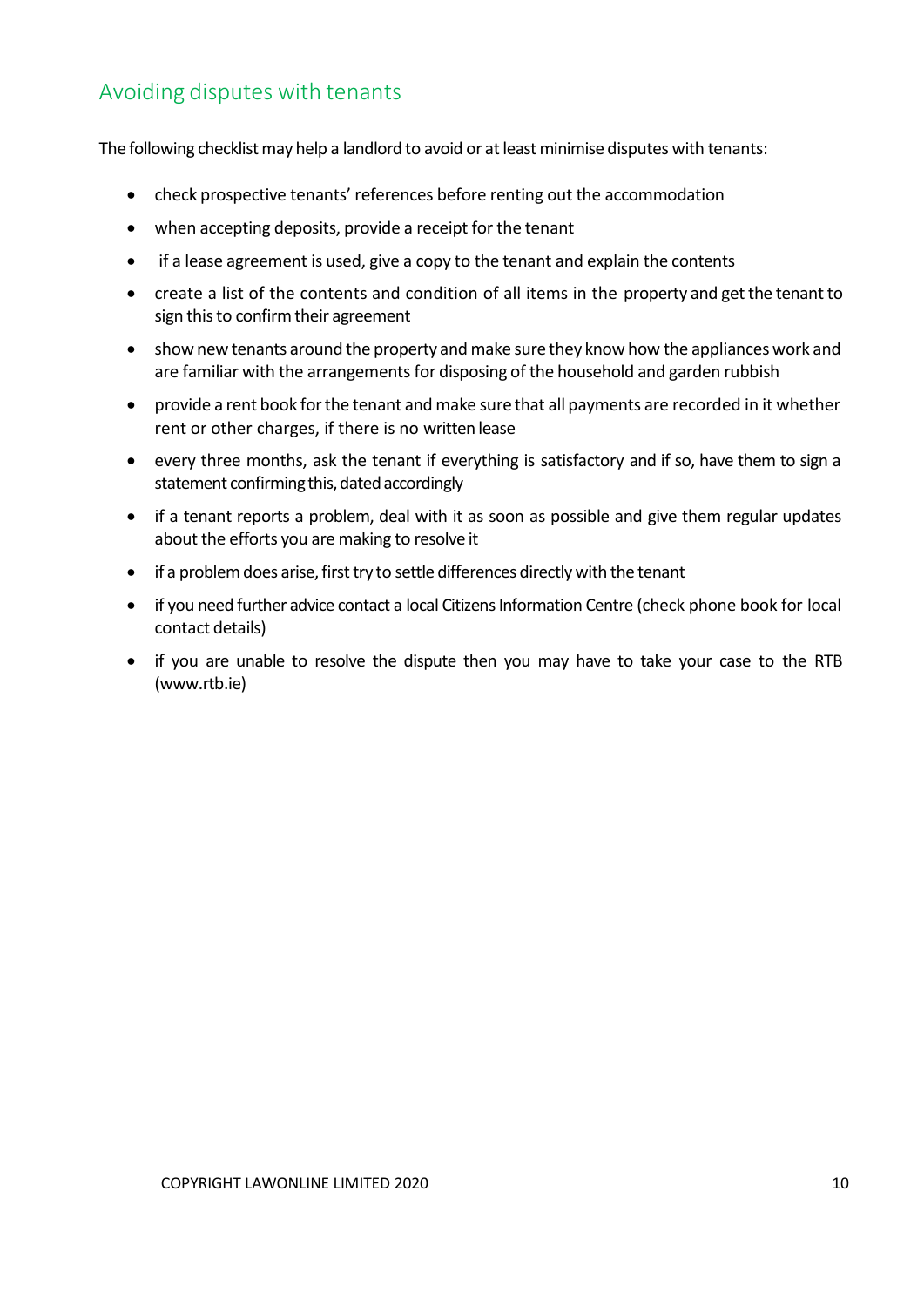# <span id="page-11-0"></span>Termination of a tenancy & eviction

It is vital that landlords know what to do when they need to evict a tenant, so that they are on the right side of the law. The law on private residential tenancies requires landlords to follow certain procedures before asking a tenant to leave rented accommodation. Failure to follow procedure properly could result in you being unable to recover possession of your property or facing criminal or civil proceedings.

#### **Tenancies not covered by the Residential Tenancies Act 2004**

If you are living in your landlord's home or renting from a local authority or a social housing organisation (such as housing association accommodation or student accommodation let by a recognised educational institution) you are not covered by this legislation. In such circumstances visit [www.rtb.ie](http://www.prtb.ie/) for further information. A Notice to Quit and Eviction will be required and if necessary a Court Order for possession may be obtained.

The advice contained in these pages concerns private residential tenancies under the Residential Tenancies Act. It will give you the information you need to help you successfully, and legally, evict a tenant and regain possession of your property. The advice contained in these pages is a guide only. Further advice should be sought relevant to the situation.

## **Terminationof a tenancybythelandlord by valid notice (see section 62 ofthe Residential TenanciesAct 2004)**

In order to be valid, a notice of termination must:

- 1. be in writing
- 2. be signed by the landlord or his or her authorised agent or, as appropriate, the tenant
- 3. specify the date of service
- 4. state the reason for termination (where the tenancy has lasted for more than 6 months or is a fixed term tenancy)
- 5. specify the termination date and also that the tenant has the whole of the 24 hours of this date to vacate possession
- 6. state that any issue as to the validity of the notice or the right of the landlord to serve it must be referred to the PTRB within 28 days from the receipt of the notice

#### **Notice periods for the termination of a tenancy by the landlord**

The minimum notice period to terminate a tenant's tenancy is determined by the duration of the tenancy and isset out in the Residential Tenancies Act 2004 as per next panel.

The terms of a letting agreement in place may provide for greater periods of notice to be given to the tenant. The table below applies where the termination is not due to breaches of tenant obligations.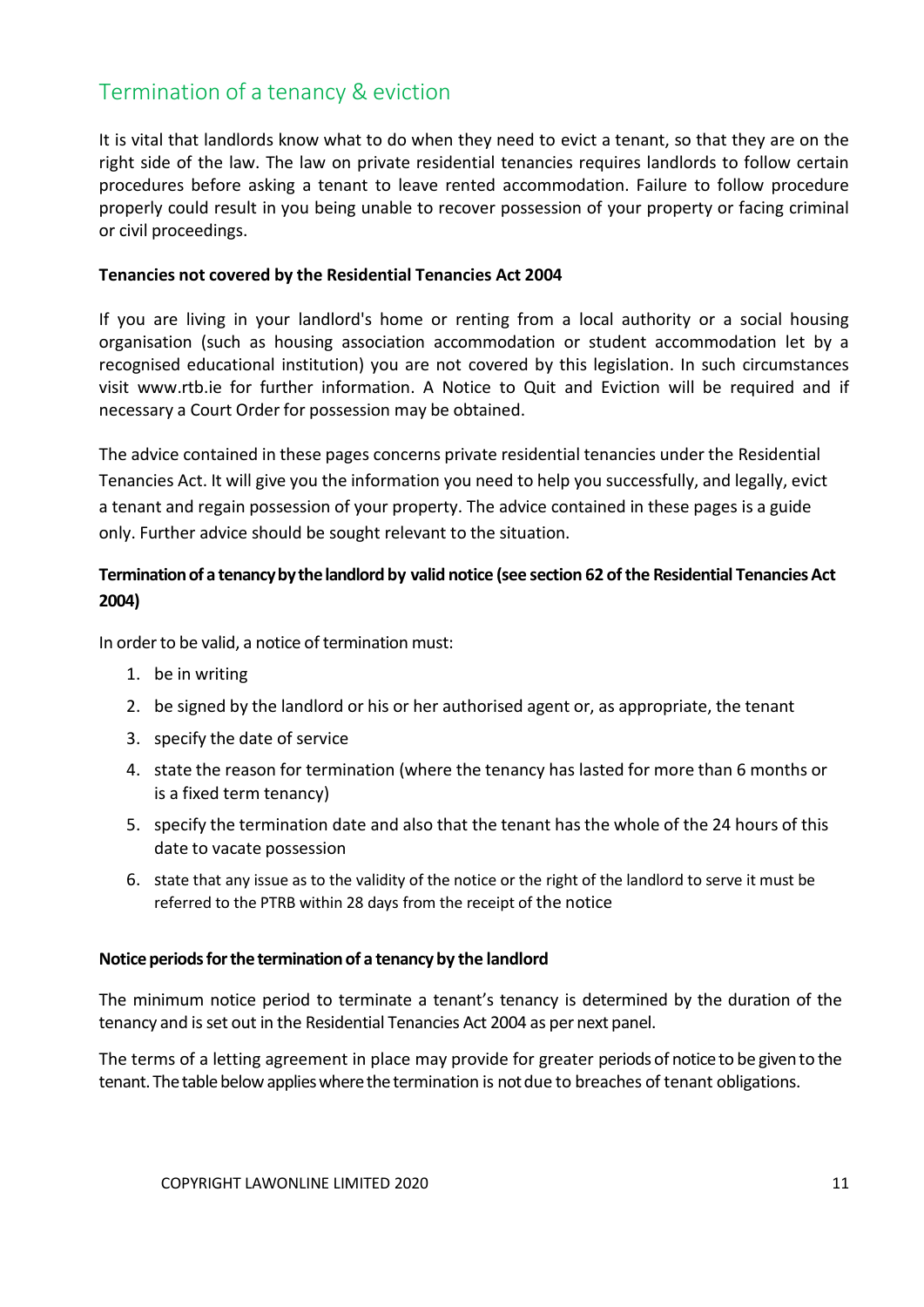| <b>Duration of Tenancy</b>             | <b>Notice Period</b> |
|----------------------------------------|----------------------|
| Less than 6 months:                    | 28 days              |
| 6 or more months but less than 1 year: | 90 days              |
| 1 or more years but less than 3 years  | 120 days             |
| 3 or more years but less than 7 years  | 180 days             |
| 7 or more years but less than 8 years  | 196 days             |
| 8 or more years                        | 224 days             |

It is also possible for the landlord and tenant to agree a shorter period of notice, but this can only be agreed at the time the notice is given (see section 69 of the Residential Tenancies Act 2004).

## **Reasons to be given in the notice (see section 34 of the Residential Tenancies Act 2004)**

In general, where a tenancy has lasted more than 6 months and less than 6years, the reason for the termination must be stated in the notice and the termination will not be valid unless that reason relates to one of the following:

- the tenant has failed to comply with the obligations of the tenancy (having first been notified of the failure and given an opportunity to remedy it)the landlord intends to sell the dwelling within the next 9 months
- the dwelling is no longer suited to the needs of the occupying household
- the landlord requires the dwelling for own or family member occupation\*
- vacant possession is required for substantial refurbishment of the dwelling\*
- the landlord intends to change the use of the dwelling\*

\*For these grounds, the termination notice must contain certain additional details as specified in the Act as well as informing the tenant that they have first refusal to resume the tenancy should the dwelling become available for re-letting.

Where a landlord intends to sell the dwelling or requires the dwelling for their own use or that of a family member a sworn statutory declaration is also required to be attached to the termination notice. For the latter purpose a 'family member' includes a spouse, civil partner, child, stepchild, foster child, grandchild, parent, grandparent, step parent, parent-in-law, brother, sister, nephew, niece or a person adopted by the landlord under the Adoption Act.

In the case of a 'substantial refurbishment' the termination notice must also be accompanied by a health and safety certificate confirming that vacant possession of the property is required to enable works. If planning permission is required the relevant permission must be attached – this is also a requirement where the reason for termination is a proposed change of use of the dwelling.

Under certain circumstances, in a time period measured from the end of the notice period, the tenant must be offered the opportunity to re-occupy the dwelling:

- 1. if it is not sold within nine months where a sale was intended;
- 2. if it is vacated within a period of twelve months where dwelling was needed for own or family member uses;
- 3. when works are completed where dwelling wassubstantially refurbished or renovated;

COPYRIGHT LAWONLINE LIMITED 2020 12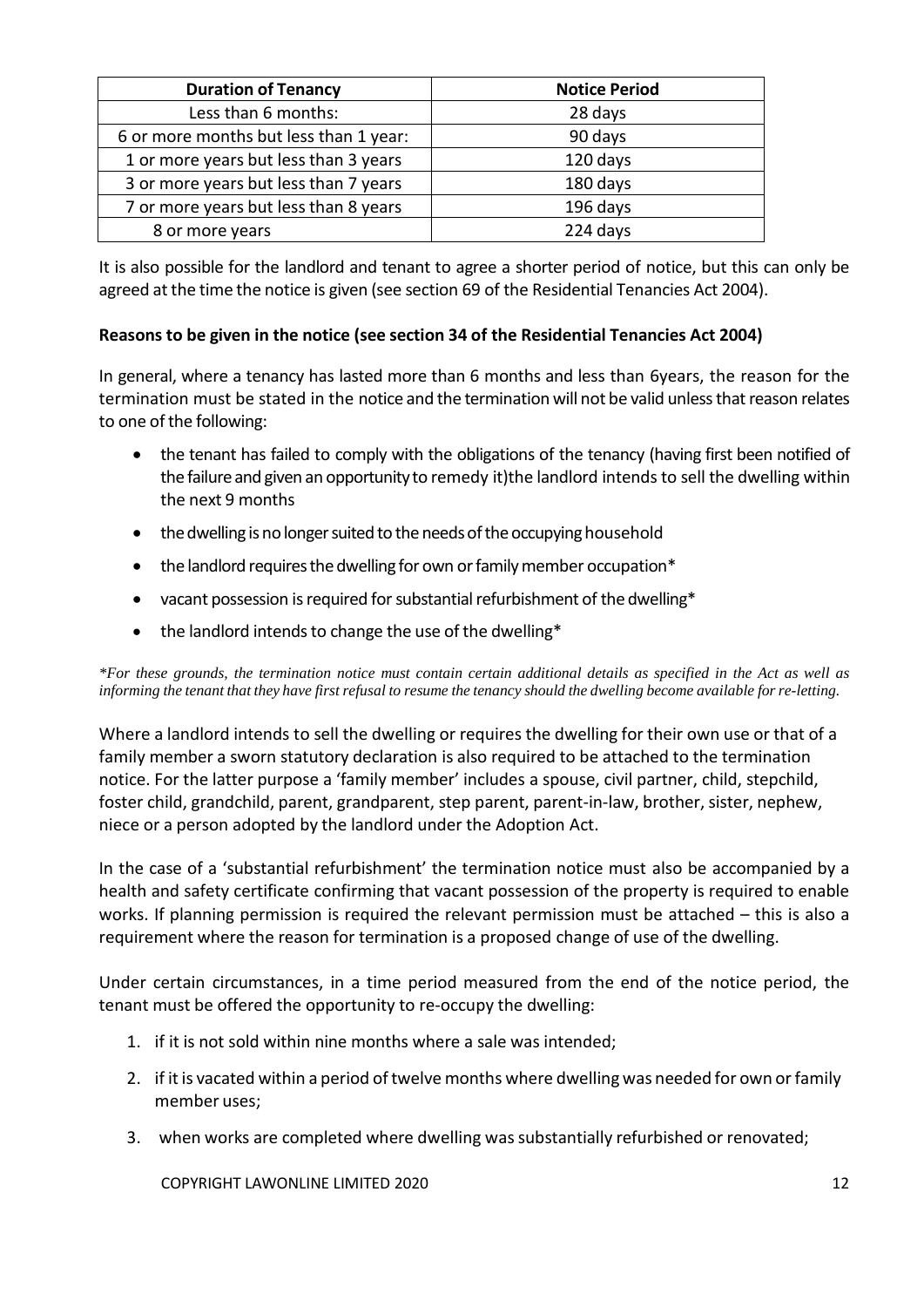4. where the dwelling again becomes available for letting within twelve months where a change of use was intended.

## **Termination for breach of tenancy obligations (see section 67 of the Residential Tenancies Act 2004)**

If a tenant breaches his or her obligations under the Act, then 28 days' notice needs only be given, regardless of the duration of the tenancy. This should be preceded by a warning notice, allowing a reasonable opportunity to remedy the breach if it is a tenancy of more than 6 months or over. Generally no preliminary notice needs to be served in respect of a fixed term tenancy.

If the breach concerns non-payment of rent, a prior notification of arrears must have been sent to the tenant with 14 days having passed before a valid notice of termination giving 28 days' notice is served.

If termination is required for serious anti-social behaviour (as defined in section 17(1) of the Act), then a notice of termination may be served giving a 7-day notice period.

## **Termination of fixed term tenancies by the landlord**

A fixed term tenancy should last for its duration and should only be terminated if:

- The tenant or landlord has breached one of the conditions of the lease and/or their obligations under the Act.
- The landlord has refused a request by the tenant for assignment of the lease, allowing the tenant to serve a notice (see section 186 of the Residential Tenancies Act 2004).
- There are provisions incorporated into the agreement allowing for early termination (i.e. a break clause).

Regardless of the duration of the letting, the notice of Termination must specify the reason for the termination. If the reason is for arrears of rent, then the 14 day warning letter above must still be sent in advance of the notice. Unless it is specified as a condition of the letting agreement, the tenant is generally not entitled to an opportunity to remedy the breach prior to service of the notice.

Generally, the reasons under section 34 are not valid grounds for terminating a fixed term tenancy. They can only be used if they have been incorporated as conditions in the fixed term letting agreement.

## **Termination of tenancy by tenant**

The same criteria for the notice content apply if a tenant is serving it on the landlord. However no reason needs to be stated if terminating for reasons other than breach of landlord obligations. The longest notice of period that needs to be given by a tenant is 56 days as per below:

| Notice period | <b>Duration of tenancy</b>            |
|---------------|---------------------------------------|
| 28 days       | Less than 6 months                    |
| 35 days       | 6 months or more but less than 1 year |
| 42 days       | 1 year or more but less than 2 years  |
| 56 days       | 2 years or more but less than 4 years |
| 84 days       | 4 years or more but less than 8 years |
| 112 days      | 8 years or more                       |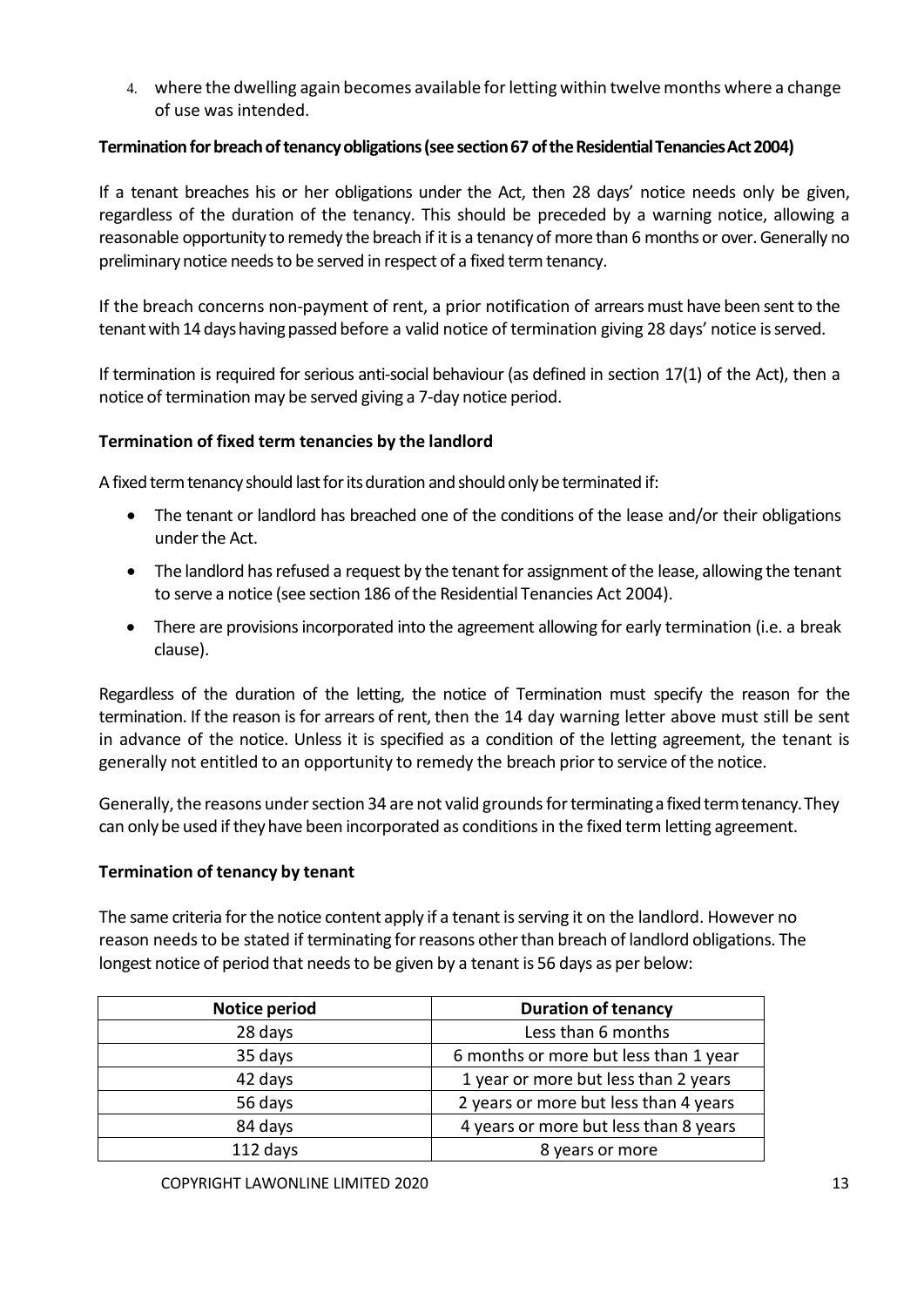It is also possible for the landlord and tenant to agree a shorter period of notice, but this can only be agreed at the time the notice is given (See Section 69 of the Residential Tenancies Act).

#### **Termination for breach of landlord obligations**

A tenant may give 28 days' notice owing to a landlord's breach of his/her obligations under the Act/letting agreement, regardless of the length of the tenancy. However, the tenant will have to notify the landlord of the failure to comply with his/her obligations in writing, allowing reasonable time for the landlord to remedy the failure. If the situation is not remedied within this time, the notice may be served.

If the landlord's behaviour is such that it poses imminent danger of death or serious injury or imminent danger to the fabric of the dwelling, then a seven day notice may be served. No prior notice need be served in this situation.

#### **Termination of a fixed term tenancy by the tenant**

The same considerations apply here as for termination by the Landlord above. However, the tenant must give prior warning of the failure by the landlord to comply with tenancy obligations with a reasonable period for the landlord to remedy this. If the failure persists outside this period, then the 28 day notice may be served.

If the landlord refuses consent to a request to assign or sublet the tenancy, section 186 of the Residential Tenancies Act 2004 will apply and a notice of Termination may be served by the tenant. The notice should specify the reason and give the appropriate period of notice required to be given by a tenant as per the chart in this section.

#### **What to do at the end of the tenancy**

Tenancies are lawfully terminated either on expiry of the fixed term or for breach of the letting conditions, or for periodic tenancies, upon the expiry of a valid notice of termination,subject to a dispute re validity of the notice or over holding being referred to the Board.

When the tenancy is due to terminate you should:

- arrange a time with the tenant for a final inspection of the dwelling
- you may wish to arrange a prior inspection before the notice period expires to identify any issues (such as damage/breakages) the tenant may need to address before the tenancy ends; and then on the day of termination carry out a final inspection
- if an inventory/condition report on the dwelling was provided to the tenant at the commencement of the tenancy, you should go through this with the tenant and indicate any damage/breakages over and above normal wear and tear
- if the dwelling is not in a reasonably clean and tidy condition then you should agree with the tenant how the cleaning is to be done; the tenant can undertake to carry out the cleaning or you can undertake this and the cost to be deducted from the deposit

COPYRIGHT LAWONLINE LIMITED 2020 14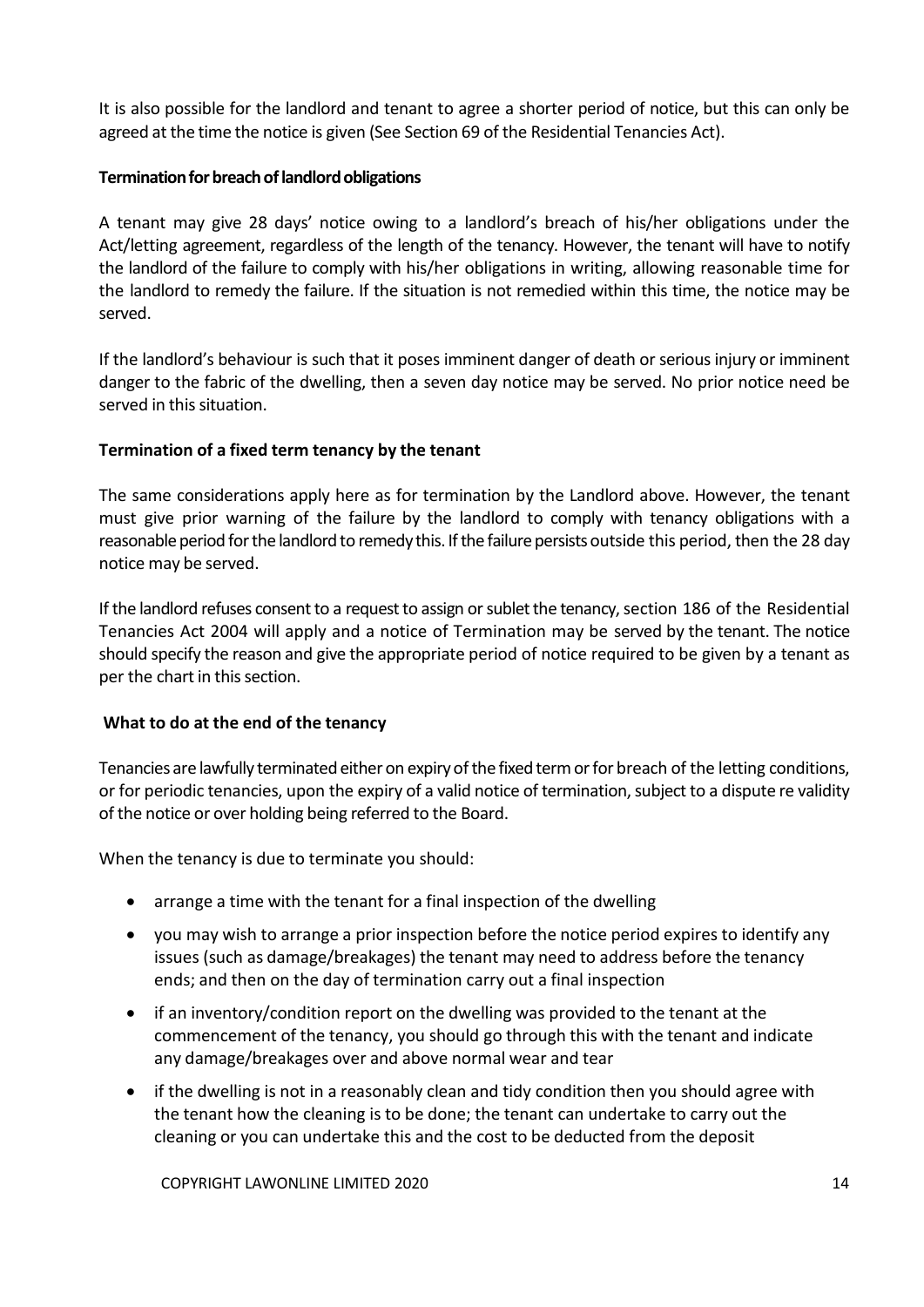- seek confirmation that the tenant will close any accounts with utilities, such as ESB, Gas etc., on leaving
- if possible seek the tenant's new address and new telephone number (so you can forward any correspondence)
- arrange for the return of the keys and the refund of the deposit

If a Notice of Termination is not complied with and the tenant over holds (continues in the property), the only recourse is to refer a dispute to the RTB about the tenant's failure to comply with a valid Notice of Termination. A dispute case referred to the RTB about an illegal eviction will be given priority and there are procedures in the Residential Tenancies Act under which the RTB may apply to the Circuit Court for an interim or interlocutory injunction to restrain the landlord and re-instate the tenant pending the Board's determination of the dispute.

If a tenant has vacated a dwelling and the rent is at least 28 days in arrears, the tenant's tenancy is deemed terminated under section 37 of the Residential Tenancies Act 2004 and the landlord (if satisfied that these conditions are met) is free to recover possession.

## **Illegal evictions**

If a landlord locks out or physically evicts a tenant, the tenant may be able to apply for an injunction to force him/her to let you back into the property or you may apply to the RTB to do so on your behalf. Similarly if a landlord cuts off water, gas or electricity, you may be able to take legal action to restore the supply. In either case, you should get legal advice and assistance before you proceed. A landlord cannot remove your possessions from your flat or house property while your tenancy is still in existence (though after a tenancy has ended, a landlord is under no legal obligation to store or maintain belongings).

If a landlord is going to refer a dispute to the RTB, you should get advice about your situation from Threshold or a solicitor. The Free Legal Advice Centres (FLAC) operates a network of legal advice clinics throughout the State. These clinics are confidential, free of charge and open to all. Contact your nearest Citizens [Information](http://centres.citizensinformation.ie/) Centre for information on FLAC services in your area. FLAC also runs an information and referral line during office hours for basic legal information.

#### **Delivery of the initial letter/notice of termination**

If the landlord wants a tenant to leave, he/she must serve you a notice of termination on the tenant. The notice can be posted or handed to the tenant, or be left for the tenant at the property.

You should record the date when the letter was sent to the tenant, who the letter was given to and how it wassent (e.g. by hand, registered post). You should make a note of what is called the 'deemed date of delivery'. This term refers to the date which the RTB or a court will say that the letter has been served on the tenant, which is not the necessarily the same day that you wrote/sent the letter and is determined by the method you used to send the letter. We recommend that, whenever possible, you give the letter to your tenant by hand and get them to sign a copy of the letter to confirm that you have given it to them.

#### **Conversations with the tenants regarding rent arrears**

COPYRIGHT LAWONLINE LIMITED 2020 15 15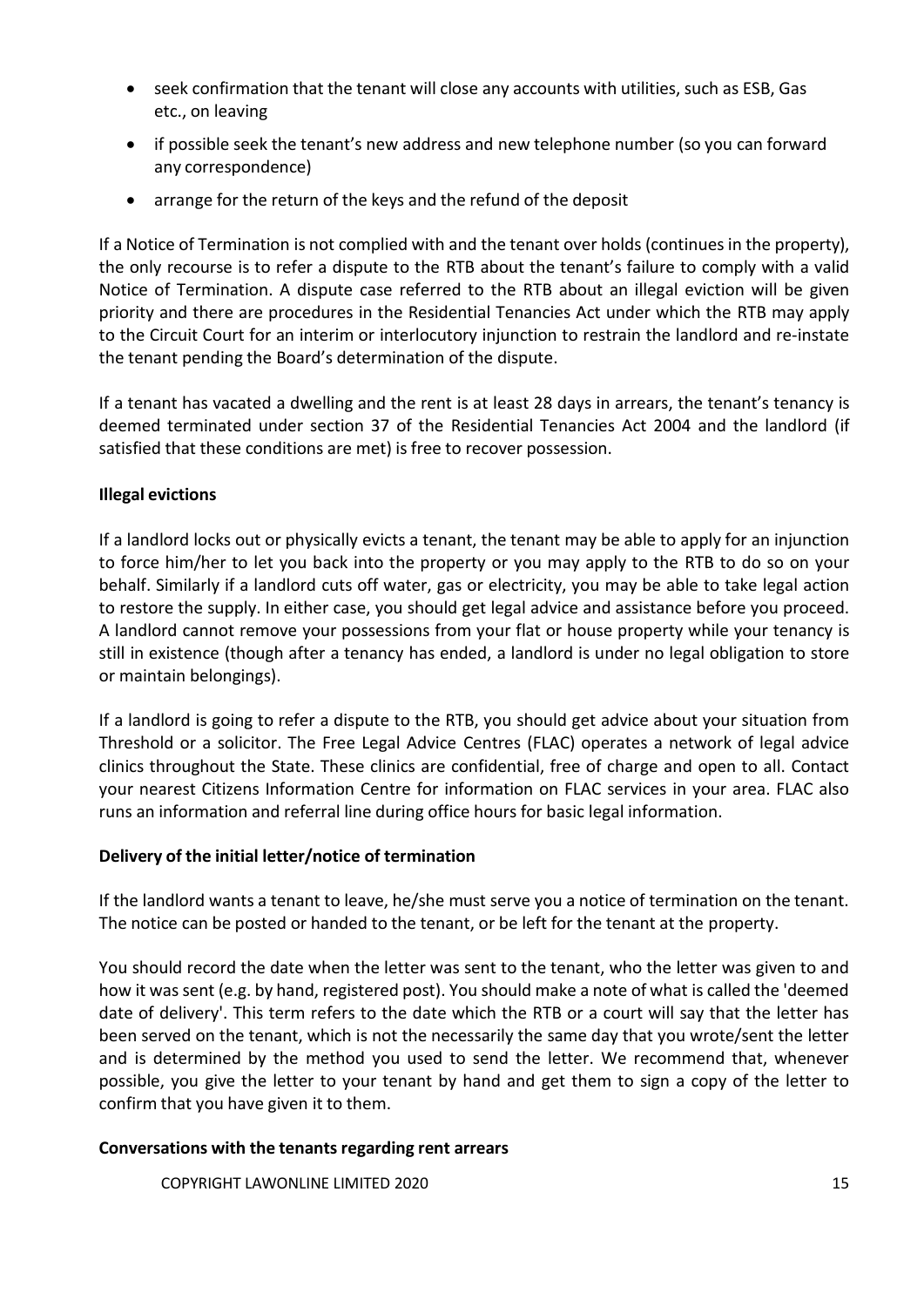Although you should inform your tenant of the rent arrears in writing, you may also have spoken to the tenant about the arrears. If you have, then as soon as possible after having the conversation you should make a record of it and any other conversations you have had with the tenant as well as the outcome. Your record should include the time, date and location, as well as the name of anyone involved in the conversation and a summary of what was said and/or agreed. This information may prove valuable in case you have to take your tenant to court.

#### **Rent arrears and financial hardship**

You should start to keep a record of the rent payments due and received from the tenants, including a running balance of any arrears.

If the arrears are causing you any financial hardship then you should also retain any records or documents that you have to prove this, such as letters from your mortgage provider regarding arrears of mortgage payments, threats to repossess etc.

#### **Giving assistance in paying rent**

In your letter to the tenant informing him/her of the rent arrears, you may want to offer assistance in making their payments by allowing him/her to repay the arrears in weekly or monthly instalments. If your tenant has fallen into hard times, e.g. made redundant or recently divorced, making such an arrangement may help them pay the rent and avoid the problem escalating. If you do have to take the matter to court, showing that you have offered assistance in such a way may also help your case in court.

If the tenant does not pay they are in default of their obligations and the landlord will be entitled to issue a Notice of Termination giving 28 days' notice. Should the tenant refuse to vacate the property following the expiry of the notice period you should contact the RTB and serve the proper notice etc..

Under no circumstances should you attempt to evict the tenants yourself without a court order, for example, by changing the locks**.**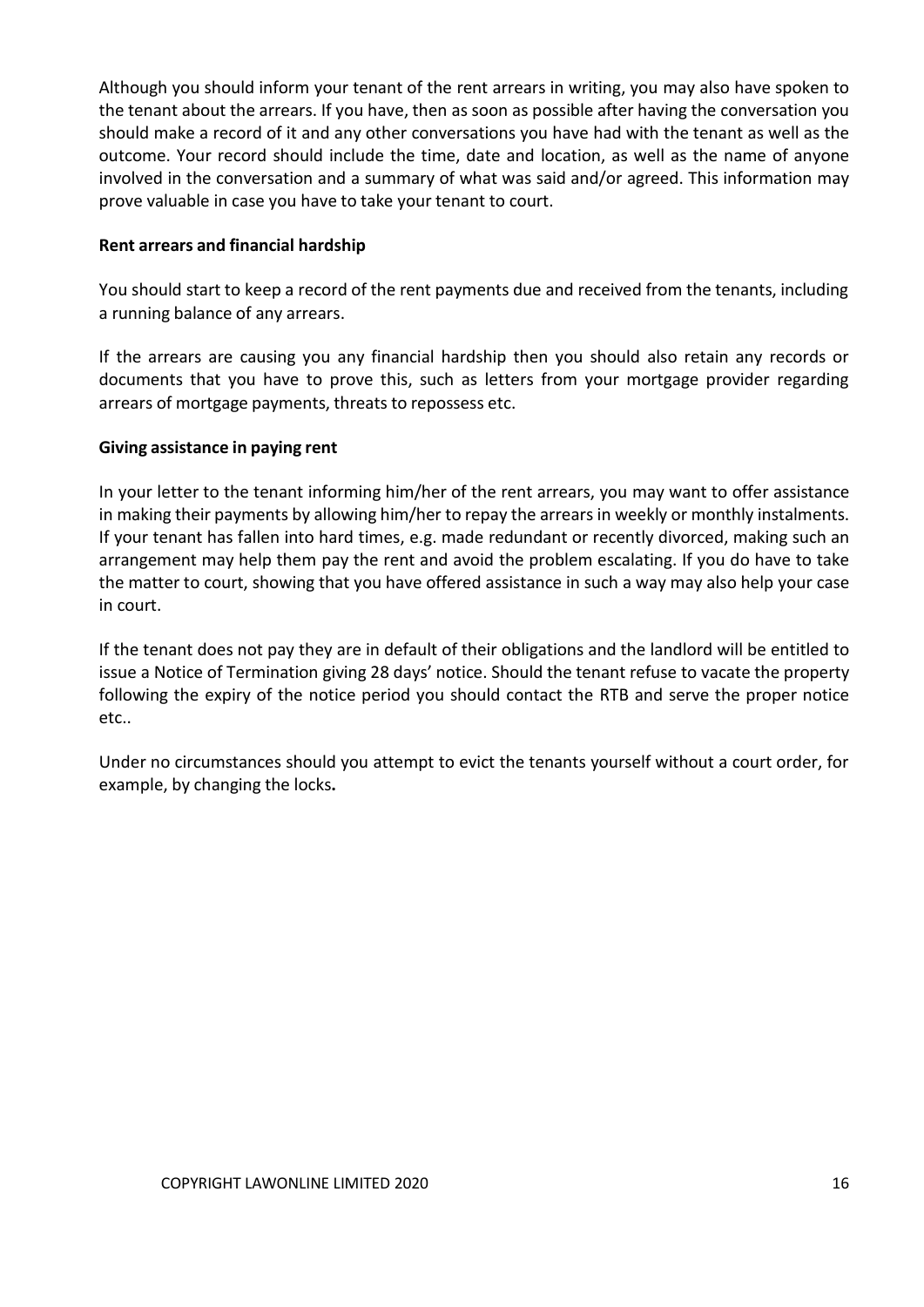# Dispute resolution before the RTB

A landlord or tenant can submit a case to the RTB for dispute resolution whether the matter concerns non-payment of rent, notice of termination of tenancy or any other matter. Disputes are resolved by means of Adjudication (oral and paper based) and mediation.

Mediation is a process where a mediator will attempt to facilitate and encourage the parties to come to their own agreement in respect of the issues under dispute. The mediator will have no decisionmaking or advisory role in resolving the matter. Both parties must consent to entering the mediation process in order for a mediation to take place

Adjudication is a form of dispute resolution where an adjudicator will enquire fully into all matters relevant to the dispute raised by either party and will either facilitate agreement between the parties, or will make their own determination based on the evidence before them.

Tribunal is the RTB's appeal process to either the decision of an adjudicator, or where no agreement is reached at mediation, either party can refer their case to tribunal. A Tribunal is slightly more formal than either adjudication or mediation. The cases are heard by a three person panel and the hearings are open to the public

A Determination Order will issue by the RTB to the landlord and tenant once the dispute resolution process is complete. A Determination Order sets out the terms to be complied with, including for example payments owing, eviction and the length of time given to comply (compliance period).

The compliance period runs from the date of issue of the Determination Order. Specifically, this refers to the date on the cover letter enclosing the Determination Order and not to the date the Order was made by the Board.

Parties are obliged to deal with compliance/payment arrangements directly between each other and neither party will ordinarily receive a notice or reminder from the RTB in this regard. (Further involvement by the RTB will only occur on receipt of a request to consider taking enforcement proceedings on behalf of a party, where the matter cannot be settled directly between parties.)

A party who fails to comply with one or more terms of a Determination Order is open to having either criminal or civil proceedings taken against him/her in the Courts.

The party in favour of whom the Determination Order is made (or the RTB on their behalf) may commence enforcement proceedings through the Courts where satisfied that there has been noncompliance with the terms of an Order.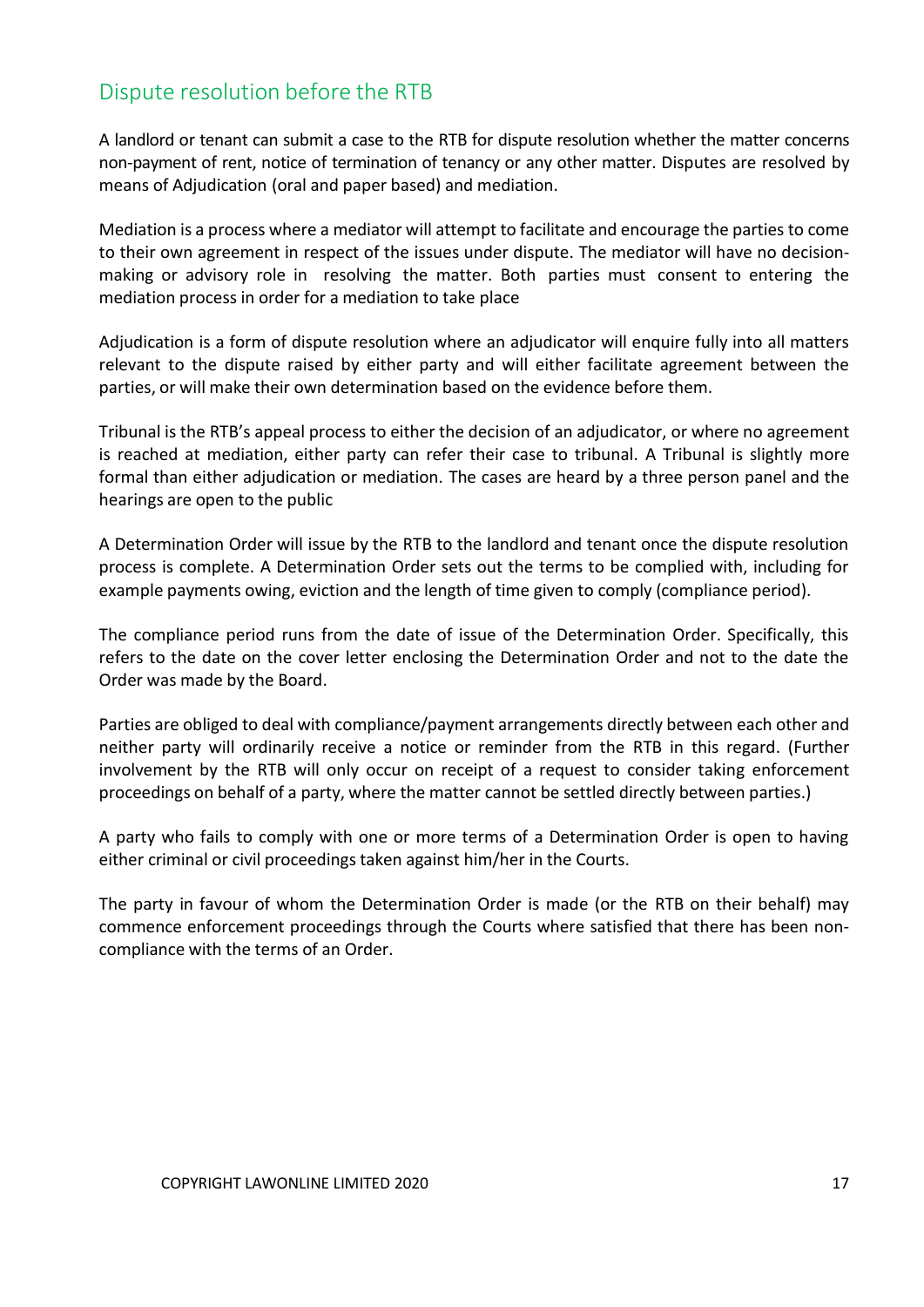# <span id="page-18-0"></span>Taking a matter to court

#### **Unenforceability of RTB determination orders**

In the absence of a Court order it is not possible to physically remove or "evict" a non-compliant tenant from a property or, for example, to appoint a sheriff to seize goods in satisfaction of payment of a debt. Court proceedings must be issued to enforce RTB orders unless the RTB is prepared to enforce a determination order itself.

The RTB's enforcement policy concerning its determination orders is available for viewing on [www.rtb.ie.](http://www.prtb.ie/) The information below provides some information about how a landlord can approach enforcing a RTB order himself, through his own solicitor.

#### **Circuit Court civil proceedings**

If a tenant refuses to comply with the RTB determination order then it is open to the landlord to issue proceedings in the Circuit Court under Section 124 of the Residential Tenancies Act.

You can initiate the proceedings by issuing and serving a notice of motion and grounding affidavit seeking relief under Section 124 of the Residential Tenancies Act 2004. The landlord can seek an order to recover possession together with an order to recover all rent arrears up to the hearing date and any damages as the circumstances may require.

If the tenant does not contest the application it is likely, although never certain, that a landlord would succeed in obtaining a court order enforcing the RTB order as the court will be simply affirming the order of the RTB. Landlords should be aware, however, that if the tenant fails to attend the court hearing on the day, there is a possibility that the judge could adjourn the matter to allow the tenant a further opportunity to respond to the motion. In this way, even if a non-compliant tenant does not contest a landlord's application in some cases it may take a few court appearances to obtain a Court order.

This application would have to be funded by the landlord. However, a landlord could seek a Court order to recover costs. Although there is no guarantee that an award of costs would be made in the landlord's favour, generally costs follow the event.

## **The sheriff**

If the tenant fails to comply with the terms of the Circuit Court order to deliver possession of the property and/or pay all sums owing, the landlord can apply to the Circuit Court office for an execution order directing the Sheriff's Office to obtain vacant possession and to seize the tenant's goods to satisfy any sums due under the Court order.

If a landlord has secured an order for the costs of the application, generally it is not possible to seek an execution order in respect of these sums without first having the costs taxed by the Taxing Master, which could take several months. The objective is to recover possession of the property and all rent arrears as soon as possible and so your solicitor may recommend that you proceed immediately with the execution of the orders to recover possession and all rent arrears and damages due under the Court order. If the landlord feels the tenant has an ability to pay they could pursue the tenant for the costs at a later stage.

COPYRIGHT LAWONLINE LIMITED 2020 18 and the control of the control of the control of the control of the control of the control of the control of the control of the control of the control of the control of the control of th